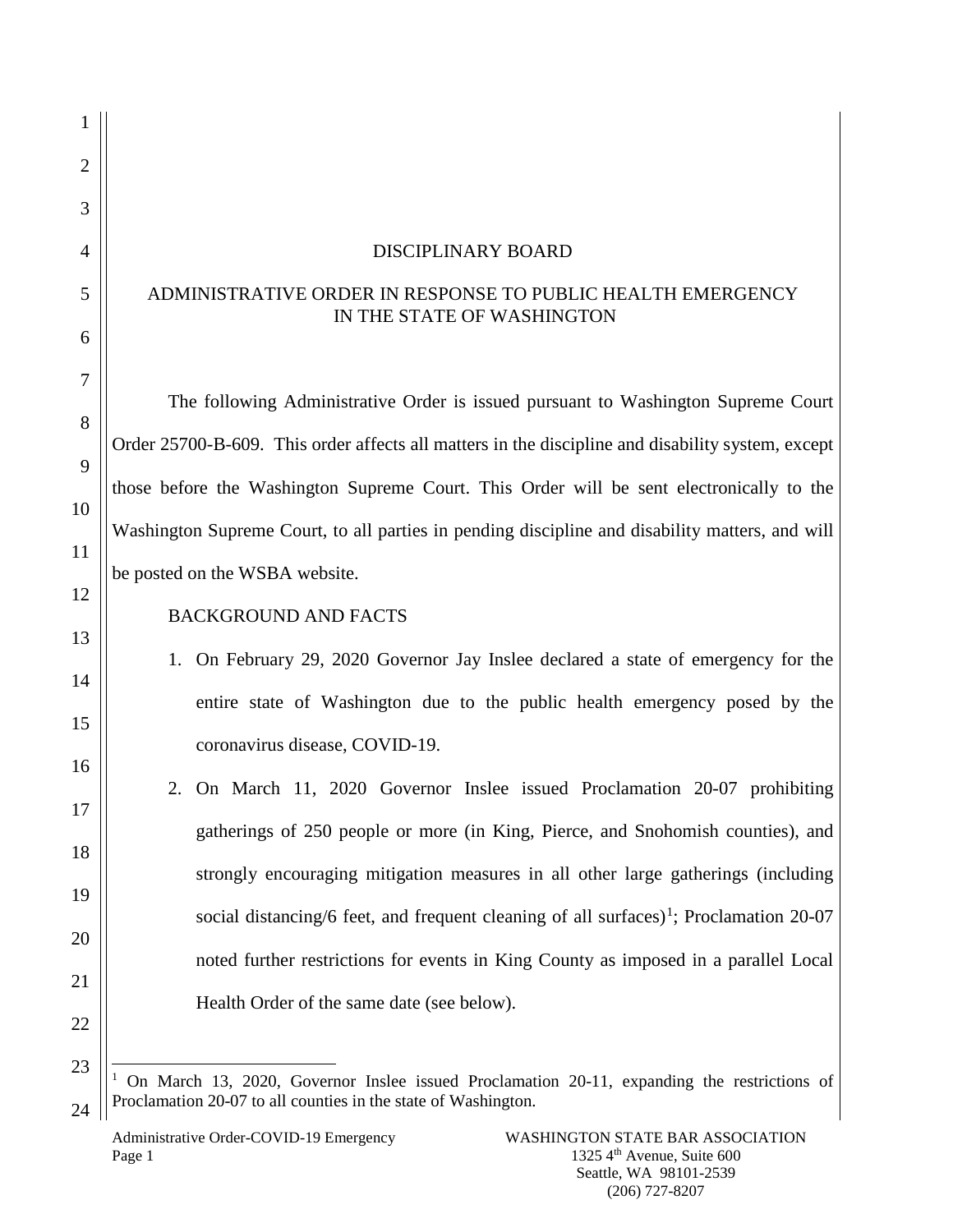| 1              |    | 3. On March 11, 2020, Dr. Jeff Duchin, Health Officer for Public Health – Seattle &      |
|----------------|----|------------------------------------------------------------------------------------------|
| $\overline{2}$ |    | King County issued a Local Health Officer Order for King County prohibiting              |
| 3              |    | gatherings of fewer than 250 people unless organizers take the following steps: (1)      |
| $\overline{4}$ |    | Older adults and individuals with underlying medical conditions that are at increased    |
| 5              |    | risk of serious COVID-19 are encouraged not to attend (including employees); (2)         |
| 6              |    | Social distancing recommendations must be met (i.e., limit contact of people within      |
| $\overline{7}$ |    | 6 feet from each other for 10 minutes or longer); (3) Employees must be screened for     |
| 8              |    | coronavirus symptoms each day and excluded if symptomatic; (4) Proper hand               |
| 9              |    | hygiene and sanitation must be readily available to all attendees and employees; and     |
| 10             |    | (5) Environmental cleaning guidelines from the U.S. Centers for Disease Control and      |
| 11             |    | Prevention (CDC) are followed (e.g., clean and disinfect high touch surfaces daily or    |
| 12             |    | more frequently).                                                                        |
| 13             |    | 4. On March 16, 2020, Governor Inslee issued Proclamation 20-14 amending                 |
| 14             |    | Proclamations 20-07 and 20-11, pertaining to gatherings of 250 or more, to reduce        |
| 15             |    | the size of the gatherings to 50 people or less, and to prohibit activities of less than |
| 16             |    | 50 people unless organizers comply with social distancing and sanitation measures        |
| 17             |    | established by the United States Centers for Disease Control and Prevention or the       |
| 18             |    | Washington State Department of Health guidelines.                                        |
| 19             | 5. | On March 20, 2020, Chief Justice Debra Stephens issued Amended Order 27500-B-            |
| 20             |    | 607, which suspends jury trials and other non-emergency matters until after April 24,    |
| 21             |    | 2020. The Order requires courts to allow telephonic or video appearances for hearing     |
| 22             |    | scheduled between now and April 24, unless impossible. The Order also allows             |
| 23             |    | courts to "adopt measures to protect health and safety that are more restrictive than    |
| 24             |    |                                                                                          |

Administrative Order-COVID-19 Emergency Page 2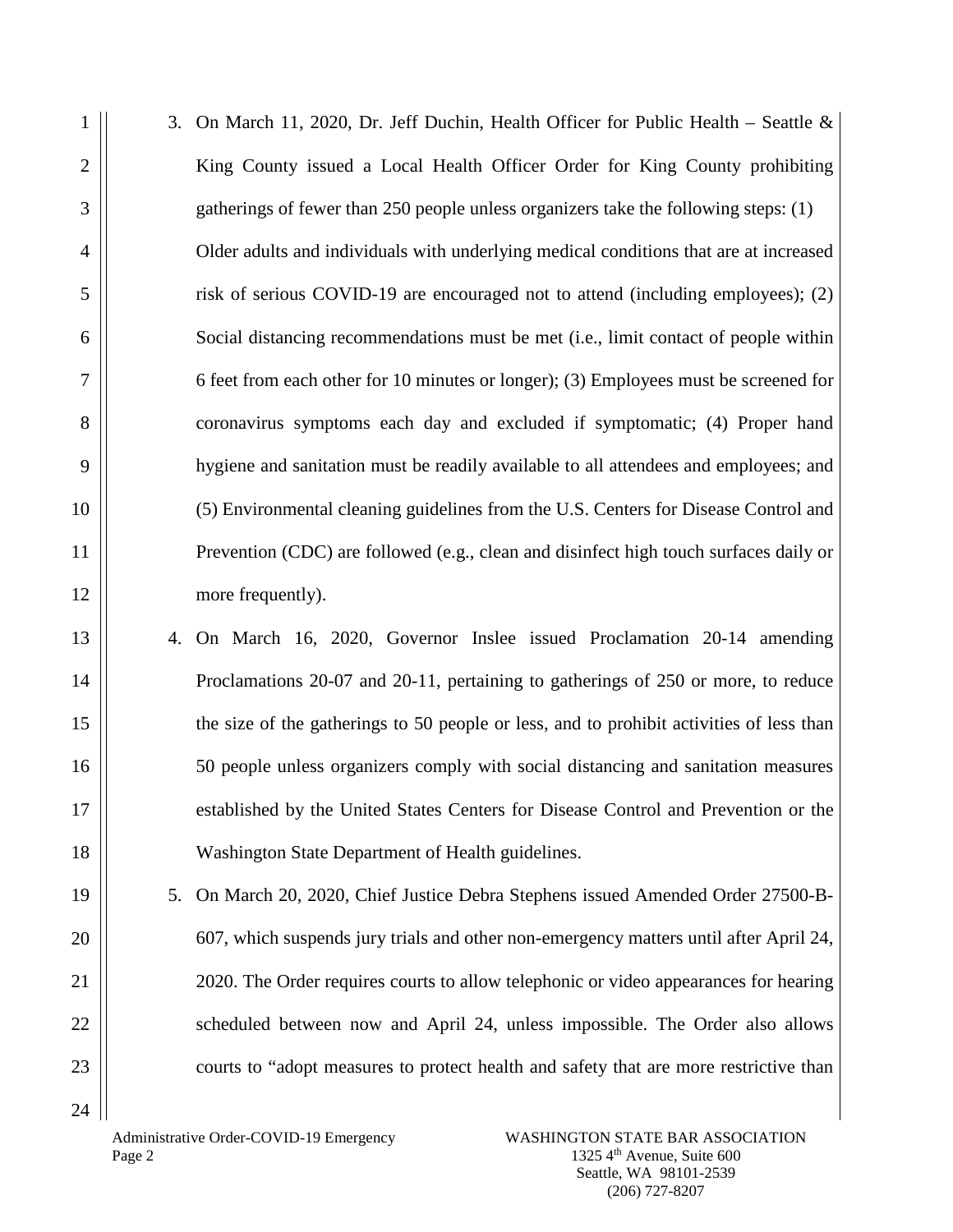this order, as circumstances warrant, including by extending as necessary the time frames in this order."

- 6. On March 23, 2020 Governor Inslee issue Proclamation 20-25 prohibiting all gatherings and ordering all people in Washington from leaving their homes except for the limited purposes stated in the Proclamation.
- 7. On March 24, 2020, Chief Justice Debra Stephens issued Order 25700-B-609,

temporarily authorizing the Chief Hearing Officer and the Disciplinary Board Chair to issue sua sponte emergency administrative orders relating to discipline and disability matters, except for those matters before the Washington Supreme Court. The emergency orders may include modifications of the manner and timing of hearings and proceedings, depositions, default hearings, motions, settlement conferences, filing, service, and delivery of other papers by the clerk under the ELC, and transmission of other documents, papers and communications authorized or required under the ELC, consistent with the Washington Supreme Court's Amended Order 27500-B-607 (March 20, 2020).

- 8. Based on the current health emergency, good cause exists to issue an administrative order relating to pending discipline and disability matters, except those before the Washington Supreme Court.
- IT IS HEREBY ORDERED THAT:

## **HEARINGS**

- 1. All in-person hearings in discipline and disability matters with hearing dates currently set on or before April 24, 2020 are continued.
- 2. All unexpired deadlines in Scheduling Orders for matters described in paragraph 1
- Administrative Order-COVID-19 Emergency Page 3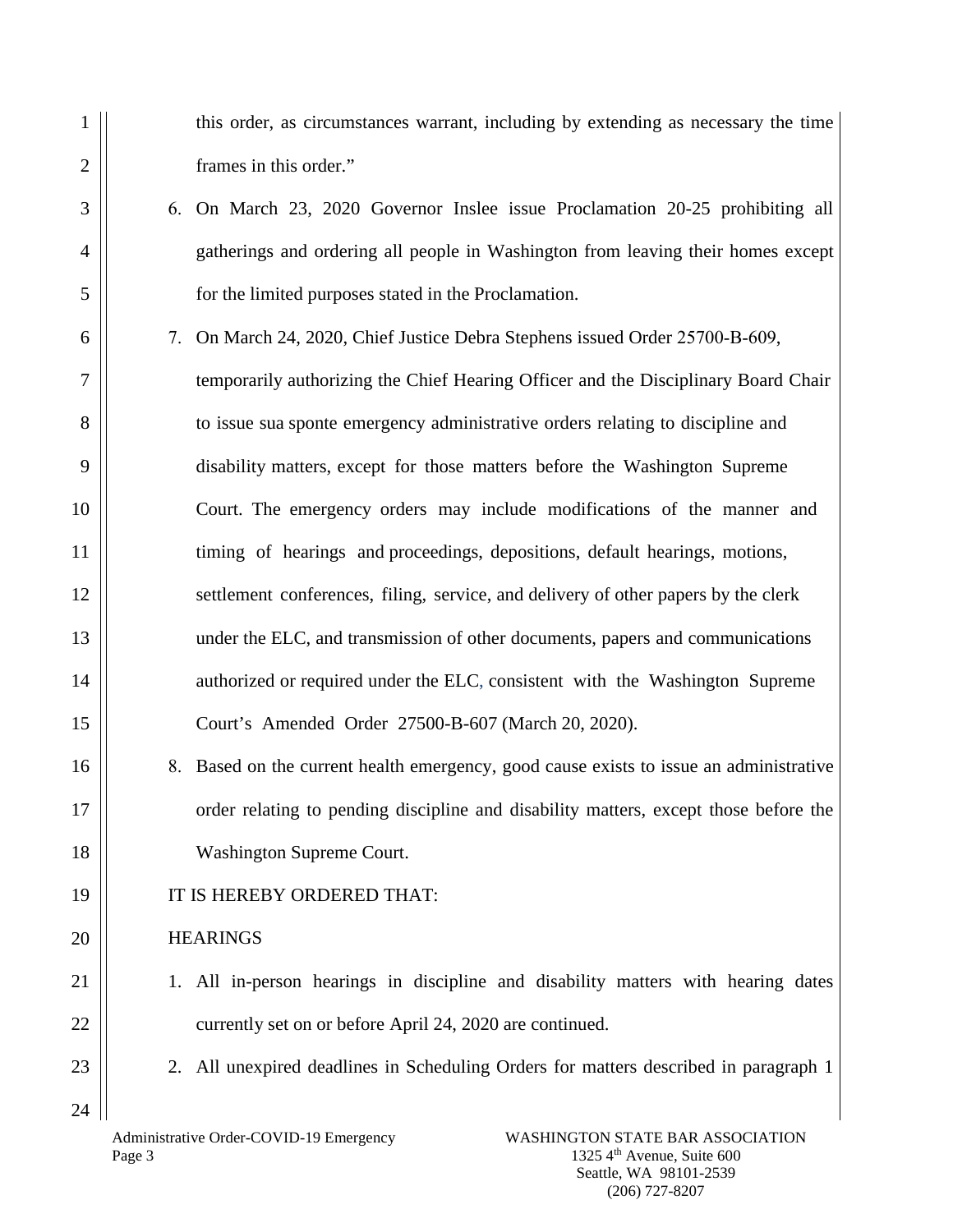|                | are continued until new or amended Scheduling Orders are issued.                           |
|----------------|--------------------------------------------------------------------------------------------|
| $\overline{2}$ | 3. Hearing Officers should work with the parties to establish new hearing dates for        |
| 3              | matters described in paragraph 1 and should issue new or amended scheduling orders         |
| 4              | by April 20, 2020.                                                                         |
| 5              | 4. For any matters where a hearing date has not been set as of the date of this order, the |
| 6              | hearing should not be set before July 1, 2020.                                             |
| 7              | <b>DEPOSITIONS</b>                                                                         |
| 8              | 1. Until this order is amended or rescinded, depositions may be held by telephone or       |
| 9              | videoconference only.                                                                      |
| 10             | DEFAULT HEARINGS                                                                           |
| 11             | 1. Until this order is amended or rescinded, default hearings may proceed by telephone     |
| 12             | or videoconference only.                                                                   |
| 13             | DISCIPLINARY BOARD MATTERS                                                                 |
| 14             | 1. Sue sponte considerations and stipulation approvals may continue by telephone or        |
| 15             | videoconferencing only.                                                                    |
| 16             | Matters before the Disciplinary Board that would ordinarily involve an in person<br>2.     |
| 17             | appearance may continue by telephone or videoconferencing only.                            |
| 18             | <b>MOTIONS</b>                                                                             |
| 19             | 1. Until this order is amended or rescinded, motions may be heard by telephone or          |
| 20             | videoconference only.                                                                      |
| 21             | SETTLEMENT CONFERENCES                                                                     |
| 22             | Until this order is amended or rescinded, settlement conferences may be held by            |
| 23             | telephone or videoconference only.                                                         |
| 24             |                                                                                            |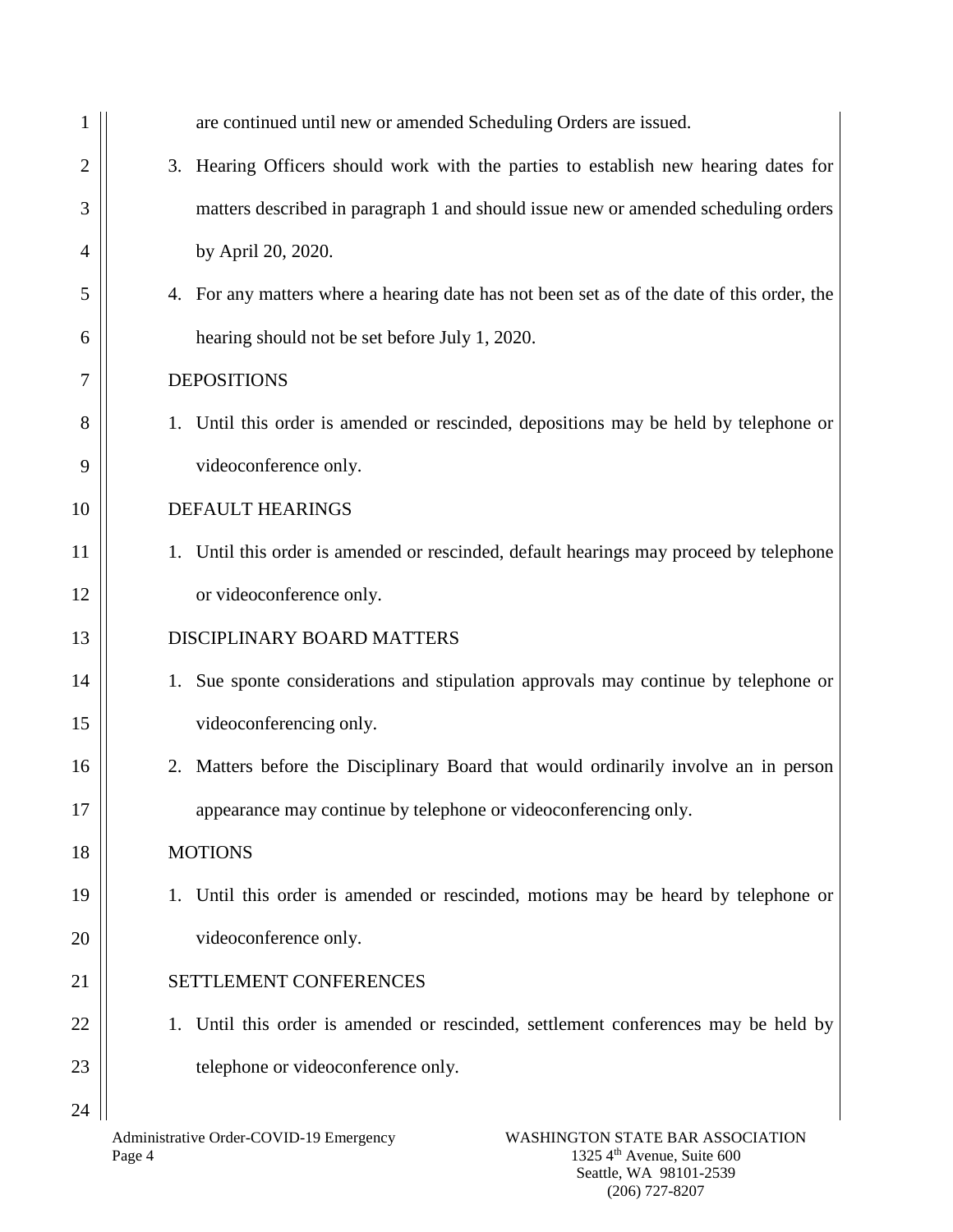|    | 2. Settlement conferences already completed are not subject to this order.                   |
|----|----------------------------------------------------------------------------------------------|
| 2  | ORDERS ENTERED PRIOR TO MARCH 24, 2020                                                       |
| 3  | Orders entered prior to today, and not specifically mentioned in this order, remain in<br>1. |
| 4  | full force and effect. Obligations in stipulations, probation, diversion agreements,         |
| 5  | cost orders, and other similar orders, remain in effect and failure to comply could be       |
| 6  | grounds for discipline or other action authorized by the Rules for Enforcement of            |
| 7  | Lawyer Conduct.                                                                              |
| 8  | FILING AND SERVICE BY THE CLERK                                                              |
| 9  | 1. Until this order is amended or rescinded, all filing should be done electronically,       |
| 10 | unless impossible.                                                                           |
| 11 | 2. Until this order is amended or rescinded, the Clerk may serve orders electronically,      |
| 12 | unless impossible.                                                                           |
| 13 | SERVICE AND DELIVERY OF OTHER PAPERS                                                         |
| 14 | 1. Until this order is amended or rescinded, unless personal service is required under       |
| 15 | the Rules for Enforcement of Lawyer Conduct, service of papers under Title 4 of the          |
| 16 | Rules for Enforcement of Lawyer Conduct may be accomplished by electronic                    |
| 17 | means.                                                                                       |
| 18 | Until this order is amended or rescinded, all other documents, papers, and<br>2.             |
| 19 | communications authorized or required under the Rules for Enforcement of Lawyer              |
| 20 | Conduct may be transmitted by electronic means.                                              |
| 21 | <b>RELIEF</b>                                                                                |
| 22 | 1. Any party requesting relief from this Order must electronically file a written motion     |
| 23 | with the Chief Hearing Officer (matters before a hearing officer) or Disciplinary            |
| 24 | CUINICTON CTATE DAD ACCOCLATION                                                              |